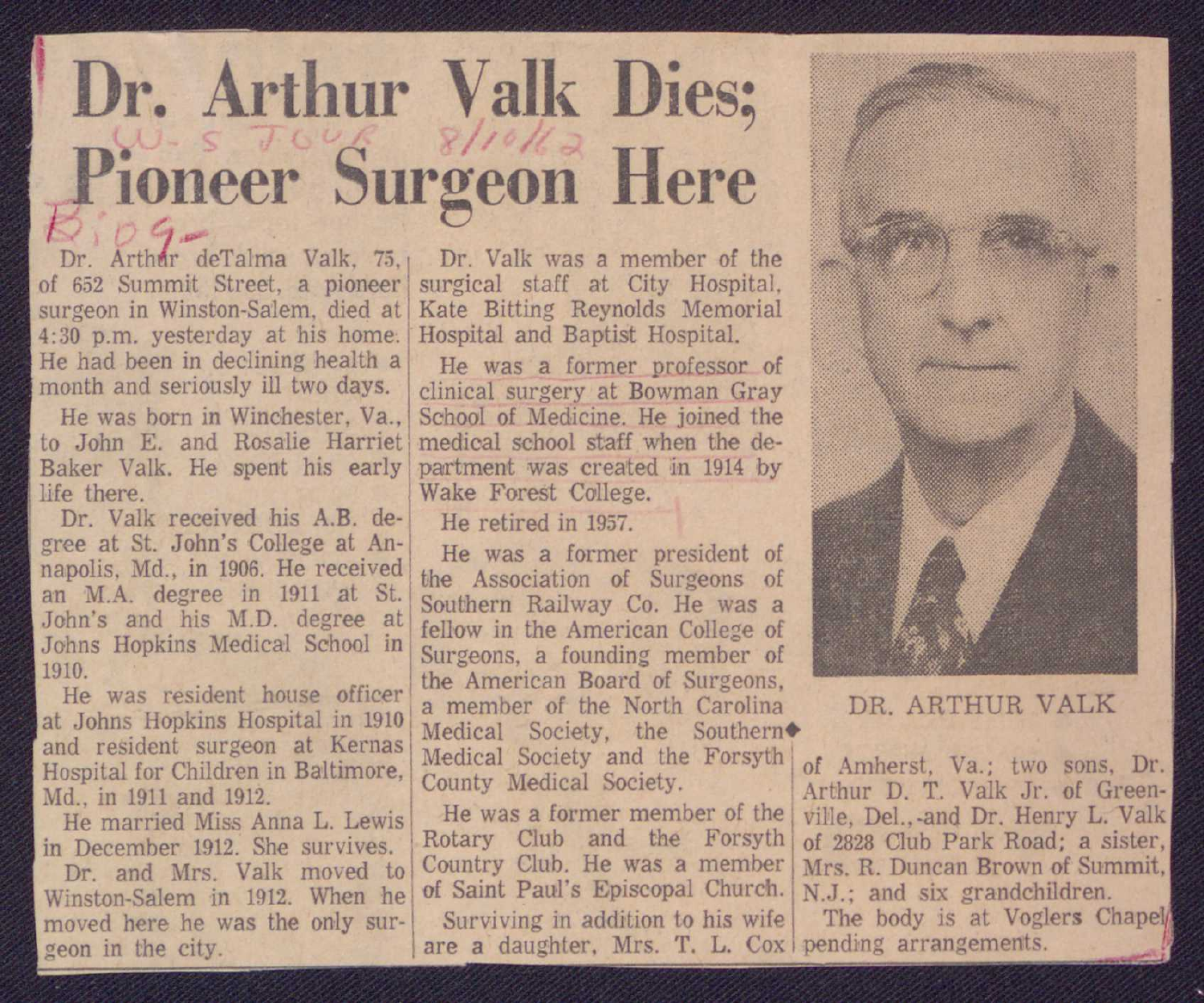## Dr. Valk's

**Funeral** 

## Scheduled 8-10-62 *IC:.* I. **<sup>i</sup>**

A graveside service for Dr. Ar-<br>thur deTalma Valk, 75, of 652 Summit Street, pioneer Winston-Salem surgeon, will be conduct· ed at 11 a.m. Saturday at Salem Cemetery by the Rev. Dudley

Colhoun. Dr. Valk died yesterday at his home. He had been *in* declining health a month and seriously ill two days.

Dr. Valk was born in Winches· ter, Va., to John E. and Rosalie Harriet Baker Valk.

He received his A. B. degree at St. John's College at Annapolis, Md., in 1906, an M. A. de-<br>gree in 1911 at St. John's and his M. D. degree at John's Hopkins Medical School in 1910.

## **House Officer**

He was resident house officer at Johns Hopkins Hospital in 1910 and resident surgeon at Kernas Hospital for Children in Balti-

more, Md., in 1911 and 1912. He married Miss Anna L. Lewis in December, 1912. She survives.

Dr. and Mrs. Valk moved to Winsron-Salem in 1912. When he moved here, he was the only surgeon in the city.

Dr. Valk was a member of *the*  surgical staff at Oity Hospital, Kate Bitting Reynolds Memorial Hospital and Baptist Hospital.

He was a former professor of clinical surgery at Bowman Gray School of Medicine. He joined the medical school staff when the de-partment was created *in* 1914 by Wake Forest College.

He retired in 1957.

The body will be taken to Sa· *<sup>J</sup>* Iern Cemetery from Voglers Chapel at 10:30 a.m. Saturday.